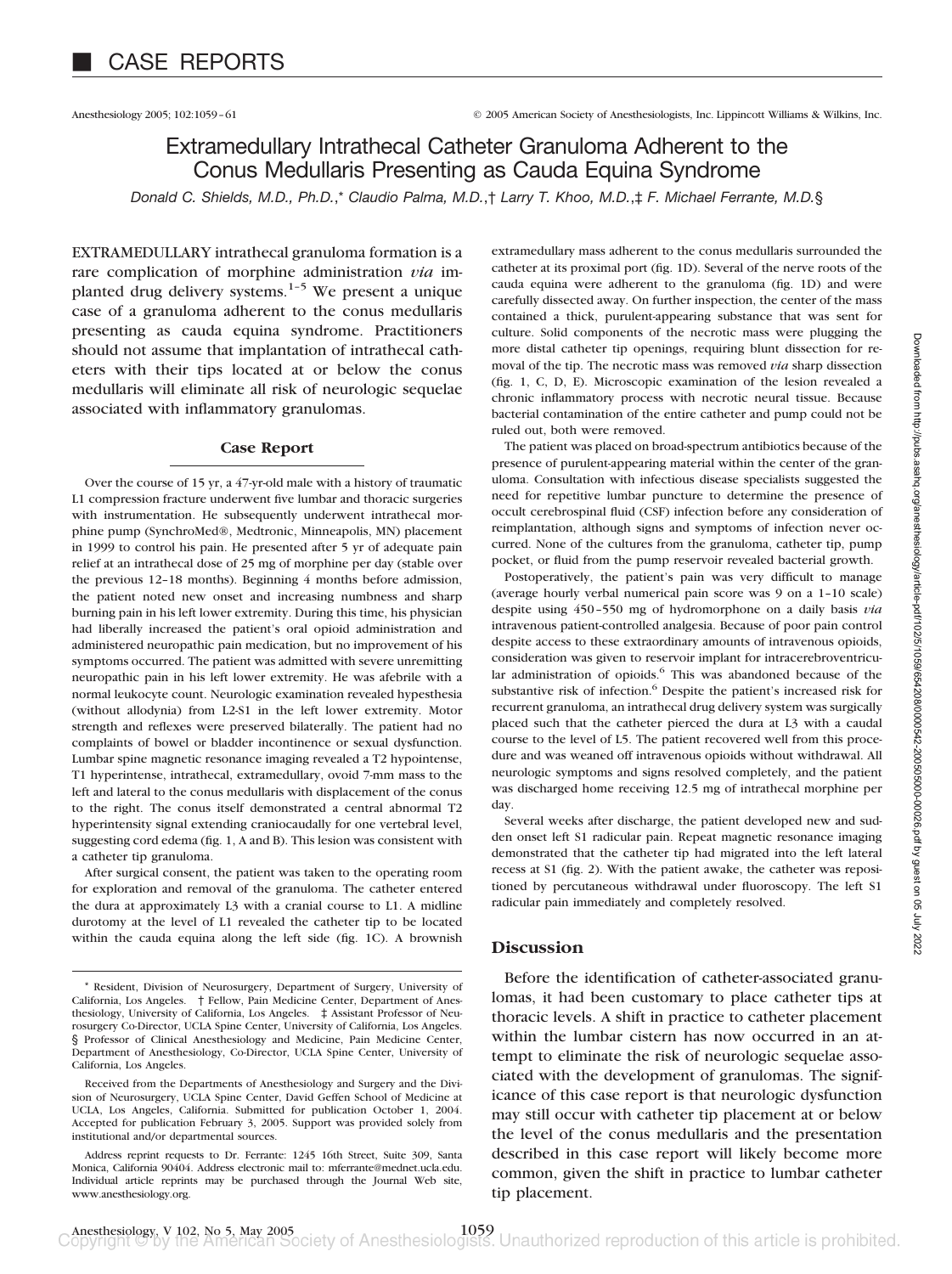

**Fig. 1. (***A***) Sagittal T2-weighted magnetic resonance imaging scan showing the intradural hypointense lesion at the level of L1. (***B***) Axial T2-weighted magnetic resonance imaging scan at the level of the lesion demonstrating the hypointensity (***arrow***). (***C***) Intraoperative photograph (***left side* **caudal;** *right side* **cephalad) taken after durotomy showing the catheter tip (***arrow***) encased by the inflammatory mass. (***D***) After catheter removal, photo shows brownish inflammatory mass (***arrow***) that was enmeshed in the catheter tip ports. (***E***) Neural elements remain after sharp dissection of inflammatory mass. Nerve roots of the cauda equina are marked by arrowheads.**

Despite the atypical location of the granuloma, the patient had a typical presentation for intrathecal catheterassociated granuloma: sensory changes and increasing pain that was refractory to escalating doses of analgesics. Sensory abnormalities and increased pain are very common presentations of granulomas that can occur with granulomas affecting any part of the spinal neuraxis.<sup>3</sup> Vigilance, with strict attention to symptoms (*e.g.*, increasing pain or new pain) and neurologic signs, is still warranted despite lumbar catheter tip placement to allow early detection of granulomas. Motor deficits typically occur later in the natural history of the progression of granulomas after prodromal symptoms have been overlooked.<sup>1,3</sup> Motor dysfunction may still occur with lumbar catheter tip placement.

Purely anatomic considerations would suggest that catheter placement below the conus medullaris could prevent paresis or paralysis from cord compression. However, motor dysfunction is still possible. Typically, lesions of the conus medullaris (in this case, compression) spare motor and reflex function in the lower extremities but are associated with dense perineal anesthesia (S3-S5) and prominent bowel, bladder, and sexual dysfunction. Lesions of the cauda equina are character-



**Fig. 2. The catheter is curled within the lateral recess at S1.**

ized by neurologic signs and symptoms referable to the involved nerve roots, manifesting as radicular pain, asymmetric lower extremity hypesthesia, anesthesia, motor dysfunction, and variable areflexia. There is relative preservation of bowel and bladder function. Mass lesions in the lower spinal canal can produce a clinical presentation that is a mixture of conus medullaris and cauda equina syndromes. The patient in this report did not present with conus medullaris syndrome despite compression and adherence of the granuloma to the conus. The patient did present with cauda equina syndrome without a motor deficit, although motor abnormalities are possible.

Current hypotheses as to the etiology of catheter granulomas involve the combined contributions of high drug concentration, duration of high concentration infusion, catheter tip location, and poor CSF flow patterns. $1-3$  Indeed, this patient had been receiving a high concentration of morphine for at least 2 to 3 yr. In a review of 41 patients with intrathecal granulomas, Coffey and Burchiel reported that 39% of the patients received  $\geq 10$  mg per day and another 39% of patients received  $\geq$ 25 mg per day.<sup>1</sup> Magnetic resonance imaging models of pulsatile CSF flow predict the ventral cervical, dorsal thoracic, and ventral lumbar spinal canal to have maximal CSF flow velocities.<sup>7,8</sup> Such areas of high flow would promote good mixing of drug with CSF. Although there is a larger area of CSF in juxtaposition to neural tissue within the lumbar canal in comparison with the thoracic spinal canal, regions of low flow, pooling, and poor mixing of drug do  $exist.^1$ 

It is important to comment on the rationale for surgical intervention in this patient. Once a granuloma has been identified, the physician must decide whether to remove the granuloma and all or part of the drug infusion system. Treatment options include cessation of the infusion with shrinkage or disappearance of the granulomas within 2–5 months,  $1,3$  percutaneous withdrawal of the catheter, and partial or complete surgical removal of the granuloma and infusion system.

Discontinuation of drug infusion is usually reserved for patients with minimal signs and symptoms and small granulomas. In the present situation, the patient was in extremely severe pain that was refractory to neuropathic pain medications and opioids. Cessation of drug admin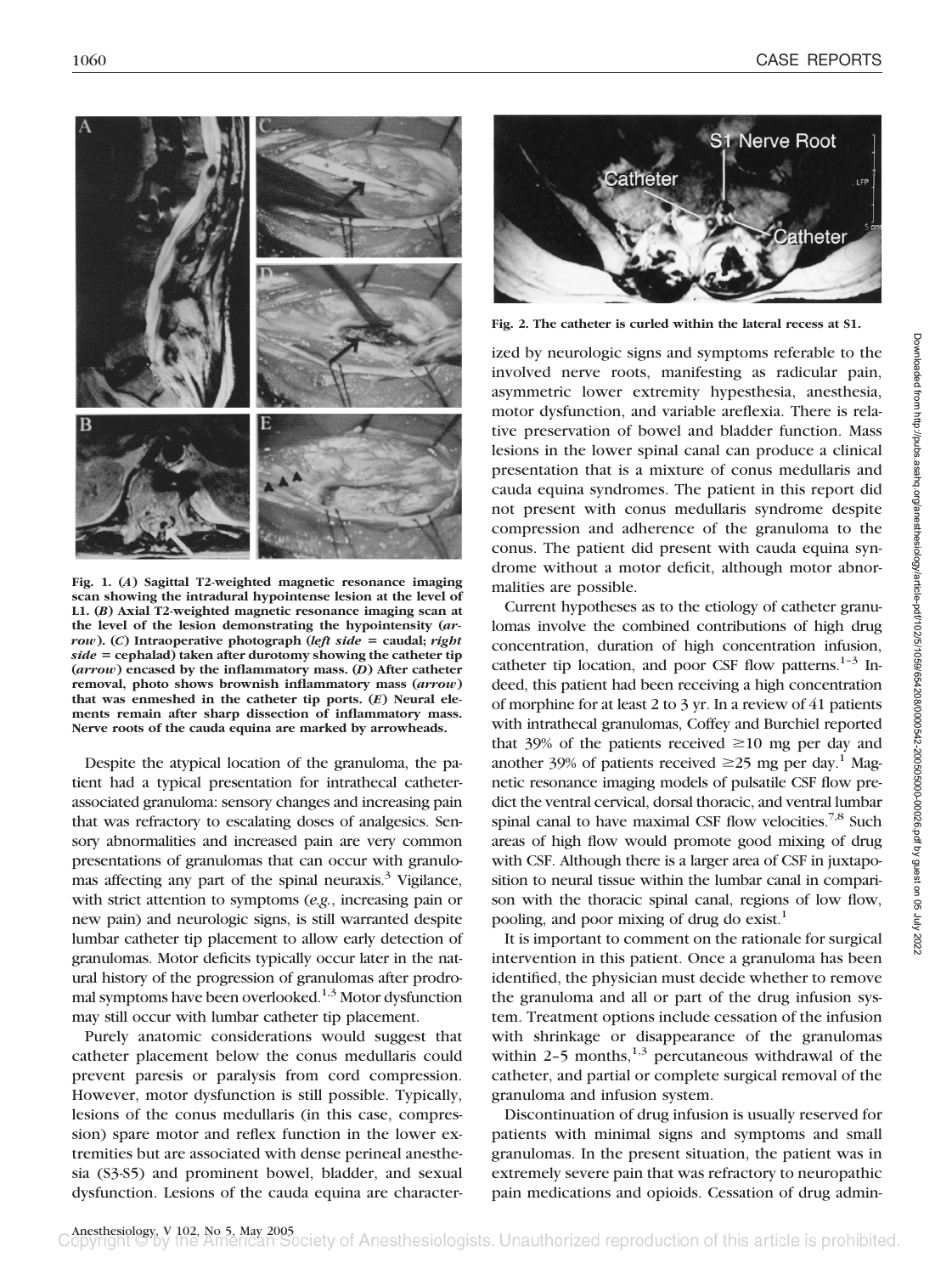istration would have mandated an intrathecal "drug holiday." Over the 12–18 months before surgery, the patient had received a stable dose of 25 mg of morphine per day. It was anticipated that the patient's pain would be exceedingly difficult to assuage without intrathecal drug administration, and in retrospect, this was true.

In cases where motor dysfunction is not present, percutaneous revision, repositioning or replacement of the catheter have been advocated. $3$  Such procedures are to be performed in awake patients with fluoroscopic guidance, continuous lower extremity monitoring of motor and sensory function, the utilization of only gentle traction, and abandonment of the procedure if "force beyond gentle traction is required and/or if the patient reports intraoperative symptoms that indicate displacement of the mass."3 Percutaneous withdrawal of the catheter was considered but not pursued during the patient's initial presentation because of the exceedingly severe and unremitting neuropathic pain.

In retrospect, percutaneous catheter withdrawal might have initially failed in this patient because of the extension of the granuloma into the catheter's fenestrations, although this is speculation. Similarly, because of its anatomic location, simply pulling the catheter back without durotomy and inspection might have resulted in neurologic deficit resulting from adhesions between the catheter, granuloma, conus medullaris, and several of the nerve roots of the cauda equina. However, this is speculation also. As was demonstrated subsequently with resolution of the S1 radicular pain, percutaneous catheter withdrawal can be effective and safe.

In summary, we present a case of catheter-associated granuloma adherent to the conus medullaris presenting with cauda equina syndrome. Despite the shift in current practice away from thoracic catheter tip placement and its hypothesized benefits on an anatomic basis, this case study demonstrates two complications arising from catheter tip placement within the lumbar cistern. Practitioners must not assume that lumbar catheter tip placement for intrathecal drug infusion is devoid of neurologic sequelae. Regular attention to symptoms and neurologic signs is still warranted despite lumbar catheter tip placement to allow early detection of granulomas.

### **References**

1. Coffey RJ, Burchiel K: Inflammatory mass lesions associated with intrathecal drug infusion catheters: Report and observations on 41 patients. Neurosurgery 2002; 50:78–87

2. Yaksh TL, Hassenbusch S, Burchiel K, Hildebrand KR, Page LM, Coffey RJ: Inflammatory masses associated with intrathecal drug infusion: A review of preclinical evidence and human data. Pain Med 2002; 3:300–12

3. Hassenbusch S, Burchiel K, Coffey RJ, Cousins MJ, Deer T, Hahn MB, DuPen S, Follett KA, Krames E, Rogers JN, Sagher O, Staats PS, Wallace M, Willis KD: Management of intrathecal catheter-tip inflammatory masses: A consensus statement. Pain Med 2002; 3:313–23

4. McMillan MR, Doud T, Nugent W: Catheter-associated masses in patients receiving intrathecal analgesic therapy. Anesth Analg 2003; 96:186–90

5. Follett KA, Naumann CP: A prospective study of catheter-related complications of intrathecal drug delivery systems. J Pain Symptom Manage 2000; 19: 209–15

6. Lazorthes YR, Sallerin BA-M, Verdie JCP: Intracerebroventricular administration of morphine for control of irreducible cancer pain. Neurosurgery 1995; 37:422–9

7. Grietz D, Franck A, Nordell B: On the pulsatile nature of intracranial and spinal CSF circulation demonstrated by MR imaging. Acta Radiol 1993; 34:312–28

8. Thomsen C, Stahlberg F, Stubgaard M, Nordell B: Fourier analysis of cerebrospinal fluid flow velocities: MR imaging study. The Scandinavian Flow Group. Radiology 1990; 177:659–65

Anesthesiology 2005; 102:1061–2 © 2005 American Society of Anesthesiologists, Inc. Lippincott Williams & Wilkins, Inc.

# Retrograde Intubation around an In Situ Combitube: A Difficult Airway Management Strategy

*William L. Harrison, M.D.*,\* *Marc L. Bertrand, M.D.*,† *Steven K. Andeweg, M.D.*,† *Jeffrey A. Clark, M.D.*†

WE describe a unique airway management experience involving the Combitube and intubation over a retrograde-placed wire.

#### **Case Report**

We responded to a trauma alert at our institution for a 62 yr-old (113 kg, 192 cm) man who was involved in a motorcycle accident and sustained a closed-head injury. During transport his level of consciousness deteriorated, and the paramedic crew attempted a rapid sequence induction and tracheal intubation to secure the airway. An experienced flight nurse was unable to visualize vocal cords. After two attempts at direct laryngoscopy the patient began to experience oxygen desaturation and the crew placed a Combitube 37-French SA as a rescue airway (Tyco Healthcare Group, Mansfield, MA).<sup>1,2</sup> The patient was successfully ventilated *via* the blue (pharyngeal) lumen, confirming placement of the tip of the Combitube in the proximal esophagus.

On arrival in the emergency department the patient was obtunded and on a backboard. His cervical spine was immobilized with a collar, and he had an oxygen saturation of 100%. Breath sounds were auscultated bilaterally, and the initial end-tidal carbon dioxide measured 30 mmHg with ventilation by Ambu-bag. He was placed on a mechanical ventilator and noted to have a large air leak. Although the pilot balloons on the Combitube remained inflated and firm, gas could be heard escaping from the patient's mouth during ventilation. This did not resolve with insufflation of more air into the pharyngeal cuff. A resident physician and staff anesthesiologist attempted direct laryngoscopy using a Macintosh #4 blade with inline stabilization of the cervical

<sup>\*</sup> Anesthesiology Resident, † Assistant Professor, Department of Anesthesiology, Dartmouth-Hitchcock Medical Center.

Received from the Department of Anesthesiology, Dartmouth-Hitchcock Medical Center, Lebanon, New Hampshire. Submitted for publication November 2, 2004. Accepted for publication February 3, 2005. Support was provided solely from institutional and/or departmental sources.

Address reprint requests to Dr. Harrison: Department of Anesthesiology, Dartmouth-Hitchcock Medical Center, One Medical Center Drive, Lebanon, New Hampshire 03756. Address electronic mail to: william.l.harrison@hitchcock.org. Individual article reprints may be purchased through the Journal Web site, www.anesthesiology.org.